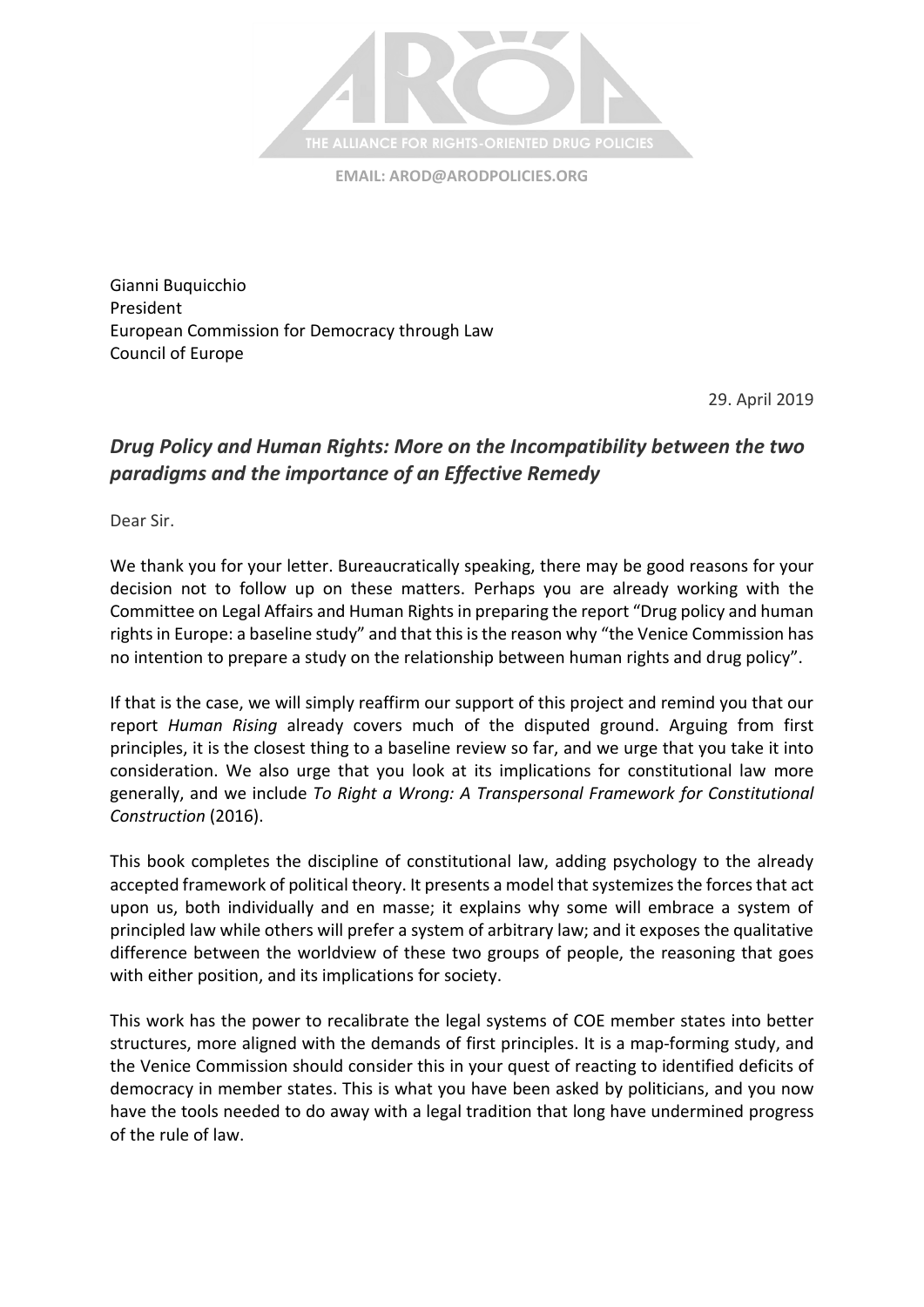

If, however, you are deciding not to look at this situation because of its controversy, we ask that you reconsider and that you reevaluate the implications. As you say, you "have no specific expertise", and "this is a complex issue with many dimensions, which are by no means only legal".

Indeed, you are right. It is not only a legal dimension to this issue; it is also a moral, a psychological, economic, social, and powerpolitical, and those who look into these dimensions will find that they unite in the overwhelming conviction of reason that not only do current drug policies violate basic human rights, but that those in charge of policy have a responsibility to fix things.

Except for reasons of expedience, therefore, we see no good reasons for resting comfortably. The issue may be complex, but it is definitely not (as you seem to assume) a political question open for interpretation. As seen from the perspective of first principles, drug prohibition is revealed to be a crime against humanity, and we have presented a report which documents that it can only be sustained by unconsciousness—a state not unsimilar to the equilibrium which ensures acceptance of the status quo at the Venice Commission.

For this reason, we remind the Commission that this status quo guarantees the continued persecution of 300 million, the continued incarceration of millions, and the continued misery of billions. As advisory body to the organization dealing with the rule of law, you serve as the intellectual alibi for a state of affairs which is being challenged by more and more drug users and human rights organizations, and you have a responsibility to look at this from a more educated perspective.

In the last 25 years, the Venice Commission has become more and more instrumental in the implementation of a transnational constitutional order, one that is to be constantly calibrated according to the demands of first principles. This is the essence of the rule of law, and the progression of our society depends upon the extent to which institutions like yours adapt to emerging knowledge.

Hence, as your main concern over the years has been the implementation of the principles of constitutionalism in the internal organization of the States, you should not ignore this issue, afraid of what you would find. More and more reports, law reviews, inquiries, commissions, and experts on drug policy reiterate not only that the drug laws have been more harmful than beneficial to users and society but that the separation between licit and illicit drugs doesn't make sense. Speaking in principled terms, which is what constitutional interpreters do, this translates to an increasing tension between the drug law and principles of proportionality and equality and as an NGO dedicated to the rule of law, we ask that the Venice Commission take this seriously.

As it stands, we have shown that only a cognitive dissonance ensures the survival of the status quo. As part of this system, you have been challenged to follow up on this topic, and your authority rests upon your ability to deal with this situation.

The fact that you "have no expertise in this respect", therefore, should not be an occasion to accept the status quo. To do so is to admit defeat of the rule of law. And as the Commission